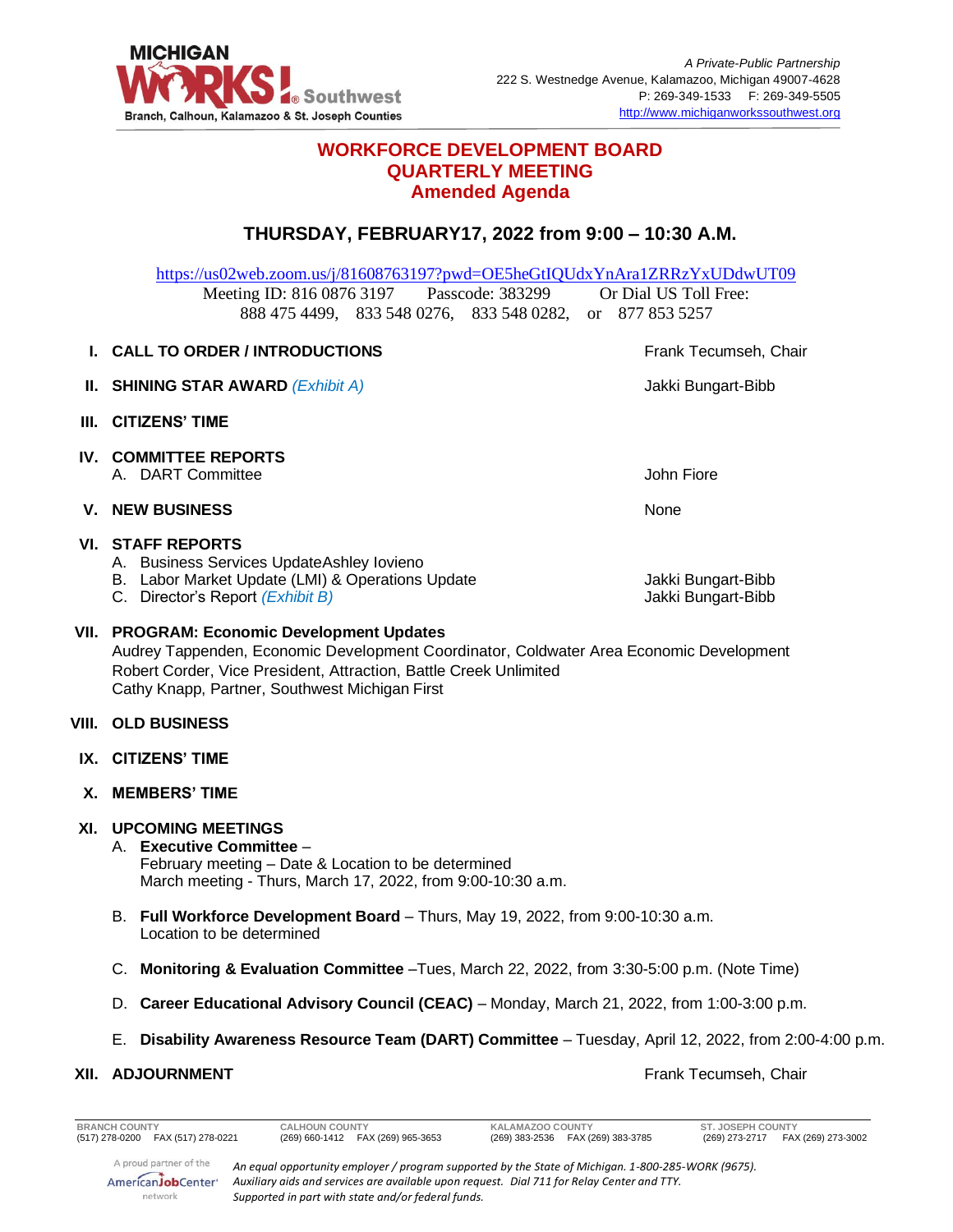

# SHINING STAR AWARD

# Purpose

The Shining Star Award celebrates Michigan Works! Southwest front line staff who, through dedication and outstanding contributions to workforce development, personify the Michigan Works! mission.

# Selection Process

Staff can submit nominations each month for their peers. Each month, the Operations Team will select a winner via an electronic poll. A certificate, along with a traveling plaque and trophy, acknowledging the individual's efforts and successes, will be presented to the winner at the monthly Workforce Development Board Meeting.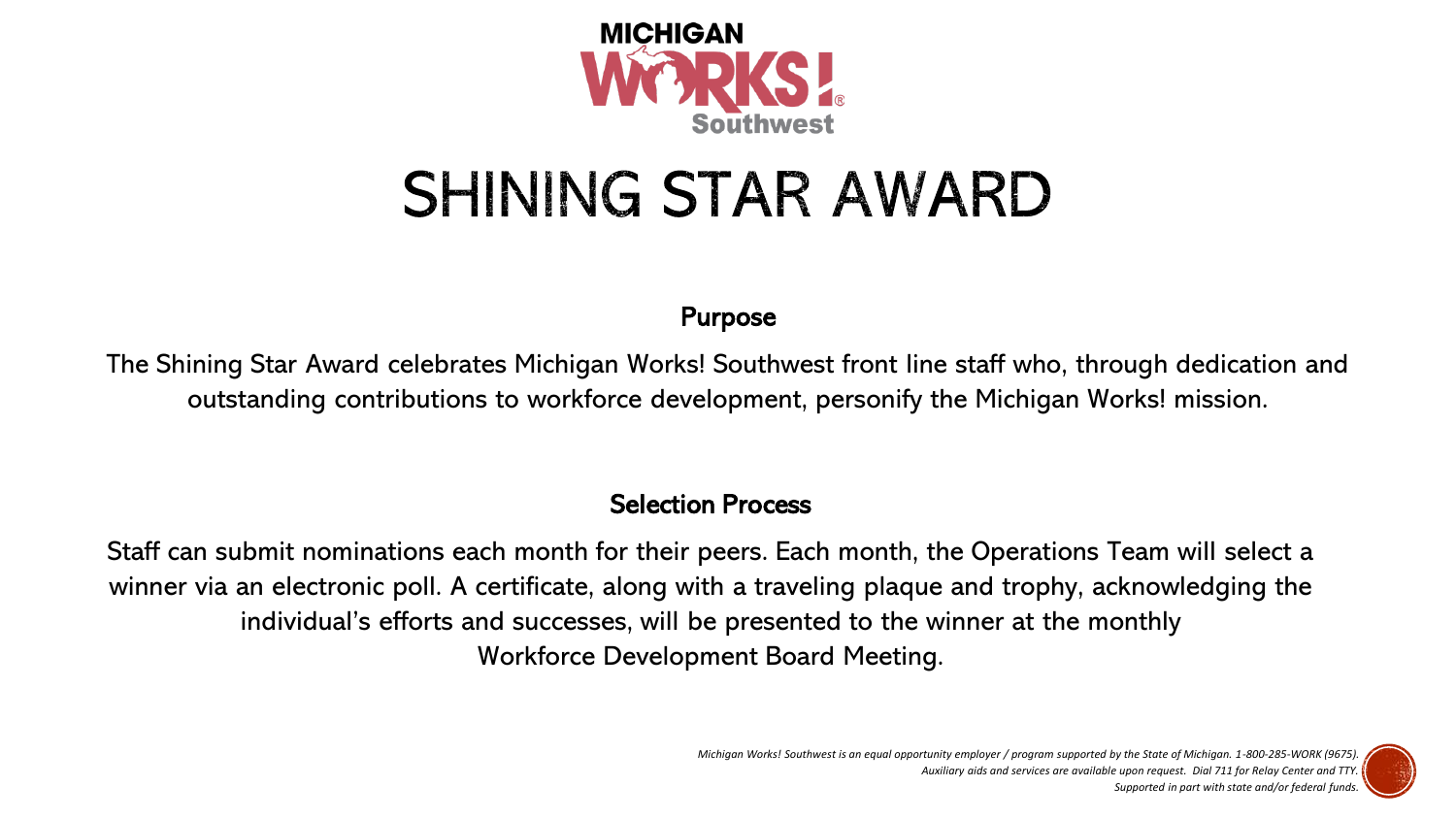

## **Directors Report**

February 17, 2022

#### **State Update**

Governor Whitmer released her 2023 budget recommendations. Below is a brief summary of workforcerelated items that are worth noting:

**\$85.8 million for innovative workforce development programs -** A range of new investments in Michigan's workforce aim to address businesses' needs for talent and to ensure Michigan residents have the skills, training, and opportunities they need for good paying jobs, including:

- **\$20 million for talent retention and expansion in key Industries** to convene employer-led collaboratives and develop customized solutions to fill identified talent gaps in key industries and business sectors.
- **\$15 million for barrier removal and employment supports** to remove barriers to employment for low-income, poor, and working poor residents, including those who earn above the poverty level but not enough to adequately sustain a household.
- **\$15 million for Young Professionals Plus** to prepare young people for self-sustaining employment.
- **\$11 million for the attainable homeownership and apprenticeship program** to support the acquisition, renovation, and resale of properties in both urban and rural land bank inventories, increasing access to attainable housing while expanding apprenticeship training opportunities.
- **\$10 million for the Statewide Pre-Apprenticeship Program** to expand Michigan's talent pool and prepare individuals for entry into federally registered apprenticeships.
- **\$10 million for the MI Local Heroes Marketing Campaign** to conduct a comprehensive statewide marketing campaign that highlights the benefits of public sector employment and attracts more individuals to critical jobs.
- **\$2.5 million for the Tri-Share Child Care Program** to continue support for an innovative program that increases access to high quality and affordable childcare through a unique collaboration that leverages both state and business support.
- **\$1 million for Focus: HOPE** to support workforce development, youth development and community empowerment and advocacy programs.
- **\$700,000 for a Statewide Language Access Plan Program** to ensure limited English proficient residents have reasonable access to the same services as English-speaking residents.
- **\$600,000 to Support the MiSTEM Advisory Council** and its efforts to create a strong STEM workforce in Michigan.

Governor Whitmer also proposed the following as part of a FY22 supplemental budget:

- **\$250M Capital Projects Fund** to improve access and adoption of broadband to ensure all Michigan residents and businesses can compete in a  $21<sup>st</sup>$  century economy,
- **\$88M for Unemployment Fraud Detection and Prevention,** including \$75M to modernize the UIA IT system,

Additional information can be found: [FY23 executive budget](https://www.michigan.gov/budget/-/media/Project/Websites/budget/Fiscal/Executive-Budget/Current-Exec-Rec/FY23-Budget-Press-Release.pdf?rev=6134d7913d0545a78e68b8580bc4a714&hash=E0327D40989EAA14F96CDD6E323A0AF1)

**BRANCH COUNTY CALHOUN COUNTY KALAMAZOO COUNTY ST. JOSEPH COUNTY**